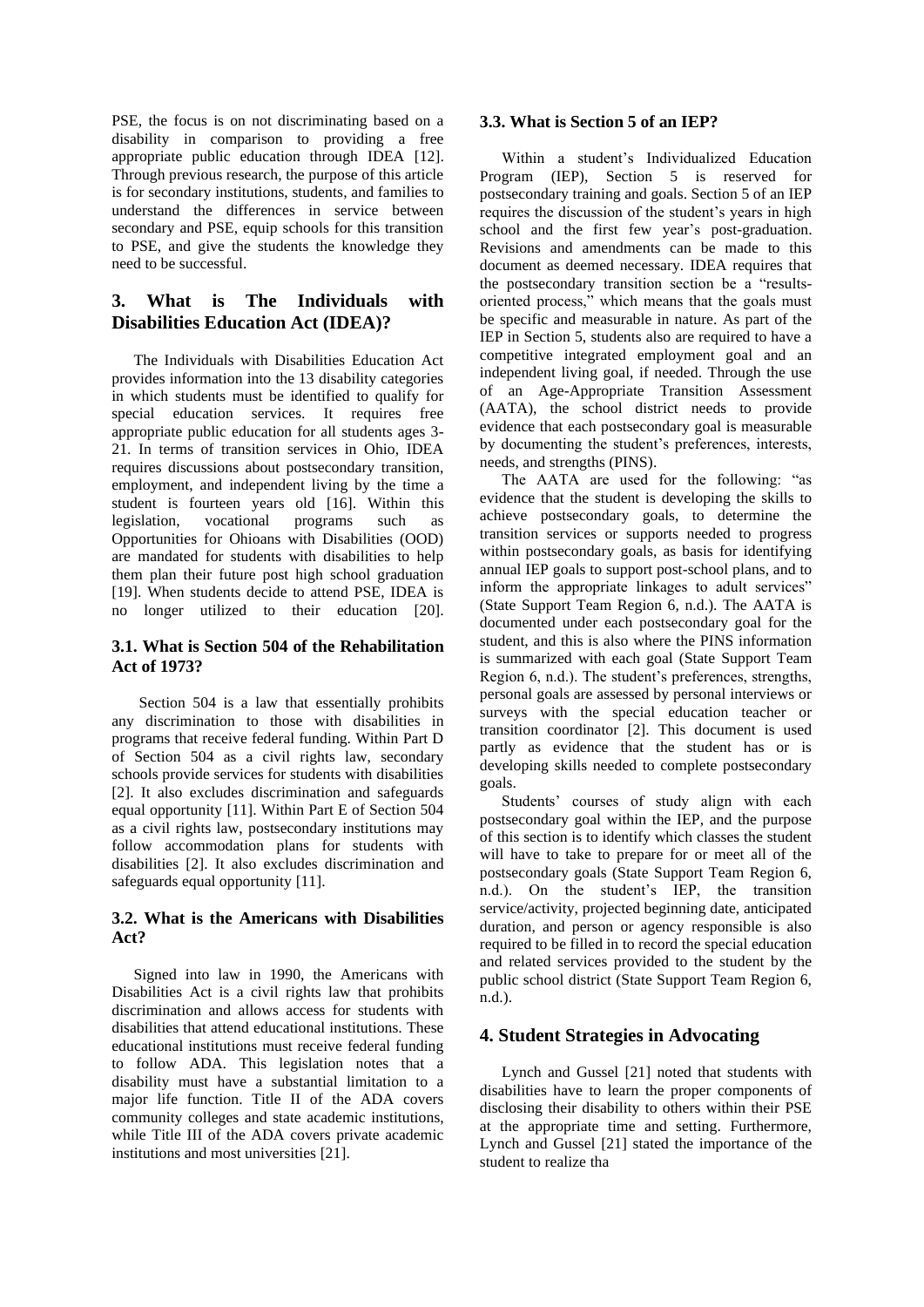instead of focusing simply on the disability. Baker and Blanding [22] reported that is helpful for the student to disclose his or her disability as soon as possible.

Lynch and Gussel [21] stated that selfexploration was needed before a student was able to advocate for themselves, so the student is cognizant of behaviors before supporting for accommodations in the PSE environment. Counselors within the secondary school setting should also practice disclosing with the students so they become more comfortable before trying it in the postsecondary setting [21]. Lynch and Gussel [21] believed that the following skills should enhance students' skill development: timing, plan development, assertive verbal and nonverbal communication, and selfadvocacy skills. In regard to timing and planning, students need to establish a deadline and strategy in which they disclose their disability and accommodation needs to their instructors within their new setting [21]. Lynch and Gussel [21] further explain the importance that counselors discern the differences with various communication styles.

In assertive communication, counselors need to express the significance in "I" statements when students discuss their disability; additionally, roleplaying activities are impactful with teaching verbal and nonverbal assertiveness communication styles [21]. Lynch and Gussel [21] stated that in terms of self-advocacy, students need to be knowledgeable about their disability and be able to speak about what accommodations are helpful in their learning. Students are also encouraged to practice within a group setting with other peers to disclose their disability to help inspire them once they need to complete this independently within the postsecondary school setting [21]. Summers et al. [14] stated that students' steps to gaining accommodations successfully in the PSE setting involved a combination of knowledge about disability laws, awareness of strengths and or challenges, understanding of accommodations, and self-assessment to choose appropriate accommodations, along with role-playing scenarios to practice.

# **5. Why are Self-Advocacy Skills in Students Needed?**

Due to the fact that families of students with disabilities take on less responsibility of educational needs in PSE while students' obligations in their education increases, secondary school staff need to help build self-advocacy skills [2].

Self-advocacy "means that the student understands his or her disability, is as aware of the strengths as of the weaknesses resulting from the functional limitation imposed by the disability and is

able to articulate reasonable need for academic or physical accommodations" [23].

According to Eckes and Ochoa [24], many students do not leave their high school experience with the activism skills that are needed. Herbert et al. [25] echoed that adequate preparation in support services envisages success in the PSE environment for students. Although transition goals are required for every student on an IEP in Ohio at the age of 14 and after, goals in this area are not often specific enough. Furthermore, students on Section 504 plans do not have access to transition goals. It is important that secondary institutions adequately prepare our future generations with the tools they need to succeed as they embark upon new educational territory. According to Newman et al. [26], students with disabilities that need transition planning should be normalized for those that expect to participate and attend college. Madaus et al. [27] explained the need for a three-tiered model in response the difficulties students with disabilities experienced in transitioning to college; in Tier 1, all students receive information about transitioning to college life. Tier 2 involves speaking more with students with disabilities and how to obtain services in the PSE, while Tier 3 is giving more direct instruction to students with disabilities in preparation for the next step [27].

# **6. PSE's set their own reasonable standards for disability**

According to Heyward [28], it is not required for academic institutions to provide accommodations to students until the student chooses to disclose this information to the office of disabilities and provides appropriate documentation of the disability. Additionally, instead of basing the disability need off a certain category, the determination from the academic institution is based off limitations [16]. While applying to PSE, the academic institution must consider the student "otherwise qualified," which means that despite the disability, the student was able to be admitted into the academic program with the same process as anyone else [11]. Postsecondary institutions are obliged to offer at least disability services but can do more through a disability program; it varies from college to college [11]. Irrespective of the way in which the postsecondary institution allows services for those with disabilities, it does not include modifying any standards or content within academic programs [11]. Madaus [11] noted that depending on the academic institution, a student will remain eligible for accommodations under Section 504 if a certain grade point average is maintained.

A transition plan for a student with a disability from one secondary school to another, accommodations are likely to remain similar. Unlike secondary educations, PSE are not the same in their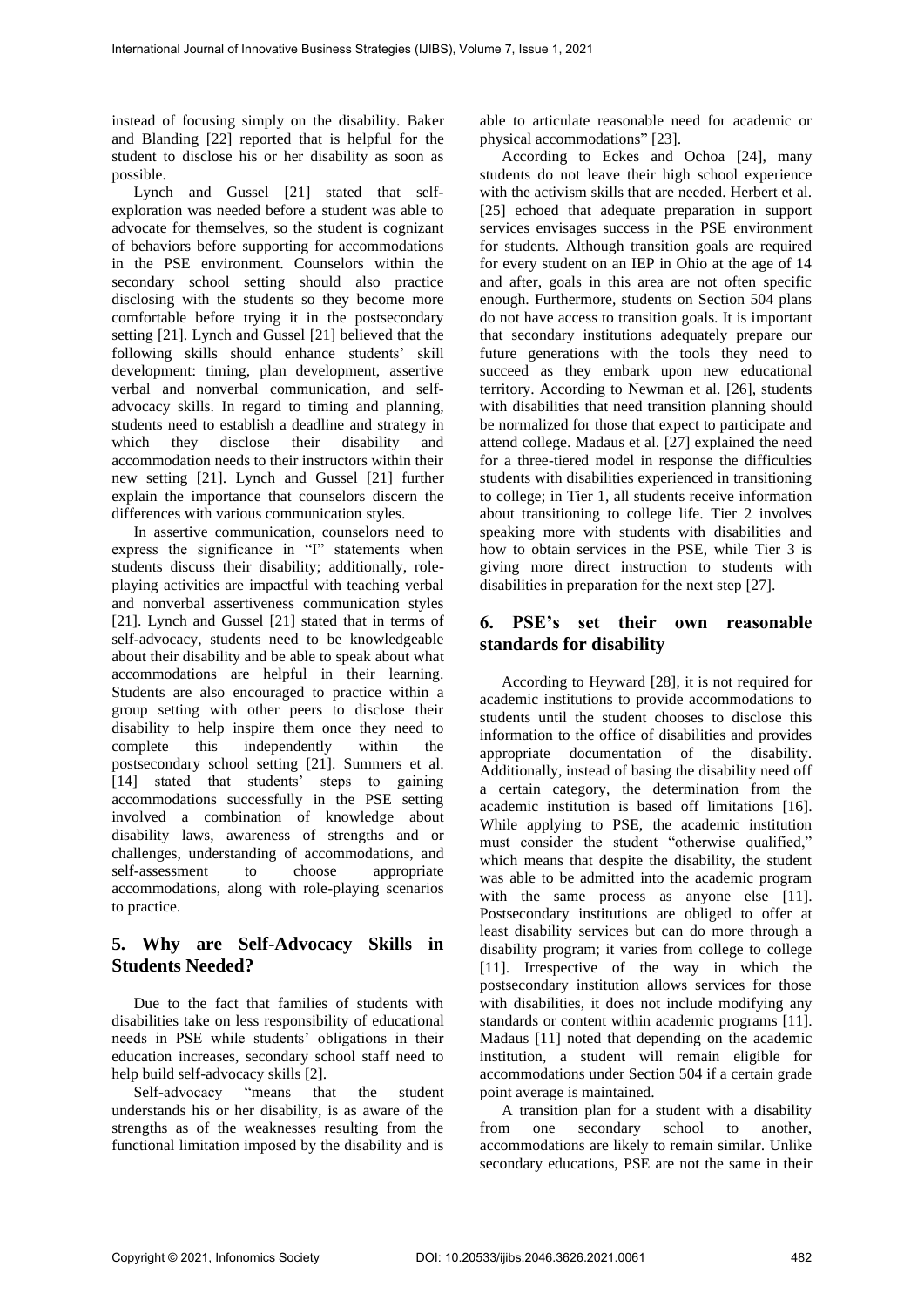approaches or what accommodations are allowable. Since students do not have a necessary right to a PSE like they do a secondary education, academic institutions have the overall right to deny services to anyone that encounters the application process [12]. When students with disabilities request accommodations, the academic institution chooses those that 'level the playing field,' are not unreasonable, and show marginal liability to the school [12]. The academic institutions are not required to preserve all accommodations the students may have received in secondary education [11].

McGuire and Shaw [29] developed a range of support services that describes the admission differences among colleges in Connecticut. Within this framework, four categories were defined: Decentralized Services, Loosely Coordinated Services, Centrally Coordinated Services, and Data-Based or Comprehensive Support Programs [29]. Services with decentralized support have an established person of contact, limited support services, few guidelines in place, and students are reliant upon caring faculty; while, loosely coordinated programs have an established person of contact, generic accommodations and peer tutors are available, and students are referred to agencies on campus [29]. Centrally coordinated and campus [29]. Centrally coordinated and comprehensive programs allow full-time coordinators or directors, accommodations or a range of accommodations provided, reputable measures in place, focus on self-advocacy, adaptive technology, and trained disability specialists may or may not be accessible; comprehensive programs specifically have individualized support and plans available to students [29].

## **6.1. Misunderstandings with Faculty Members with disability services in PSE**

Students need to have more of an awareness of their disability and advocate for themselves. Research has shown faculty staff within PSE has limited knowledge on disabilities and services and have limited training [30], [31].

## **6.2. University Variability in Accommodation Services**

To give validity to the variances amongst colleges, the Office of Accessibly/Students with Disabilities Offices of five colleges within Northwestern Ohio were analyzed by the authors of this literature review study through means of online website information about each institution (University A-E). University A gave explicit accommodation choices (advising accommodation, adaptive testing, advocate for students, amplification equipment, assistive technology, books on tape, equipment to borrow, group/individual tutoring sessions, housing modifications, introduction to faculty members, notetakers, priority registration, sign language interpreters, study skills, and testtaking accommodations. A 'Tips for College Success' was also provided from this institution. University A noted documentation of disability, previous accommodations, and modifications were needed, and eligibility was only determined from an interview from the director of disability services and the student. The date of the documentation of the disability was not noted for this institution.

University B preferred a copy of IEP or 504 from the student's senior year or a psychoeducational evaluation of no more than 3 years old. This university noted that that an accommodation request needs to be filled out entirely by the student. The student needs to explain their primary disability, how it affects them as a student, disability-related medications, what accommodations are being requested, which accommodations or modifications were made in the past. Specific accommodations were not listed for this university; however, it was noted that drop-in tutoring was available for free and peer tutoring was a small expense. Examples of unreasonable accommodations were provided from this university. University B noted that even though the student may have a documented diagnosis, the postsecondary institution looks more at the severity of the impact of the disability. Furthermore, students are required to self-identify as a student with a disability as it is deemed discriminatory for the university to do so. University B also provided a document that described differences between secondary and postsecondary education services.

University C asked students to fill out an application, note when their disability was identified and severity of the impairment/diagnosis, and how it impacts their ability to complete exams. In addition, the institution gathers if accommodations were used during the ACT and if so, which accommodations. If accommodations were not requested for past tests, the university requests the reasons why. It is also the student's responsibility to contact professionals for a recent copy of the 504 or IEP and to answer questions about the severity of the disability. University C has a form that students must sign to share accommodations with university staff members.

University D provided a detailed 27-page manual for students with disabilities requesting accommodations. In addition, the manual outlines examples of reasonable accommodations that may be granted, identification of student disability, and how to upload documents to prove the disability. A unique feature provided by University D was a reasonable accommodation survey must be completed each semester and 60 days before the semester starts to guarantee services. During the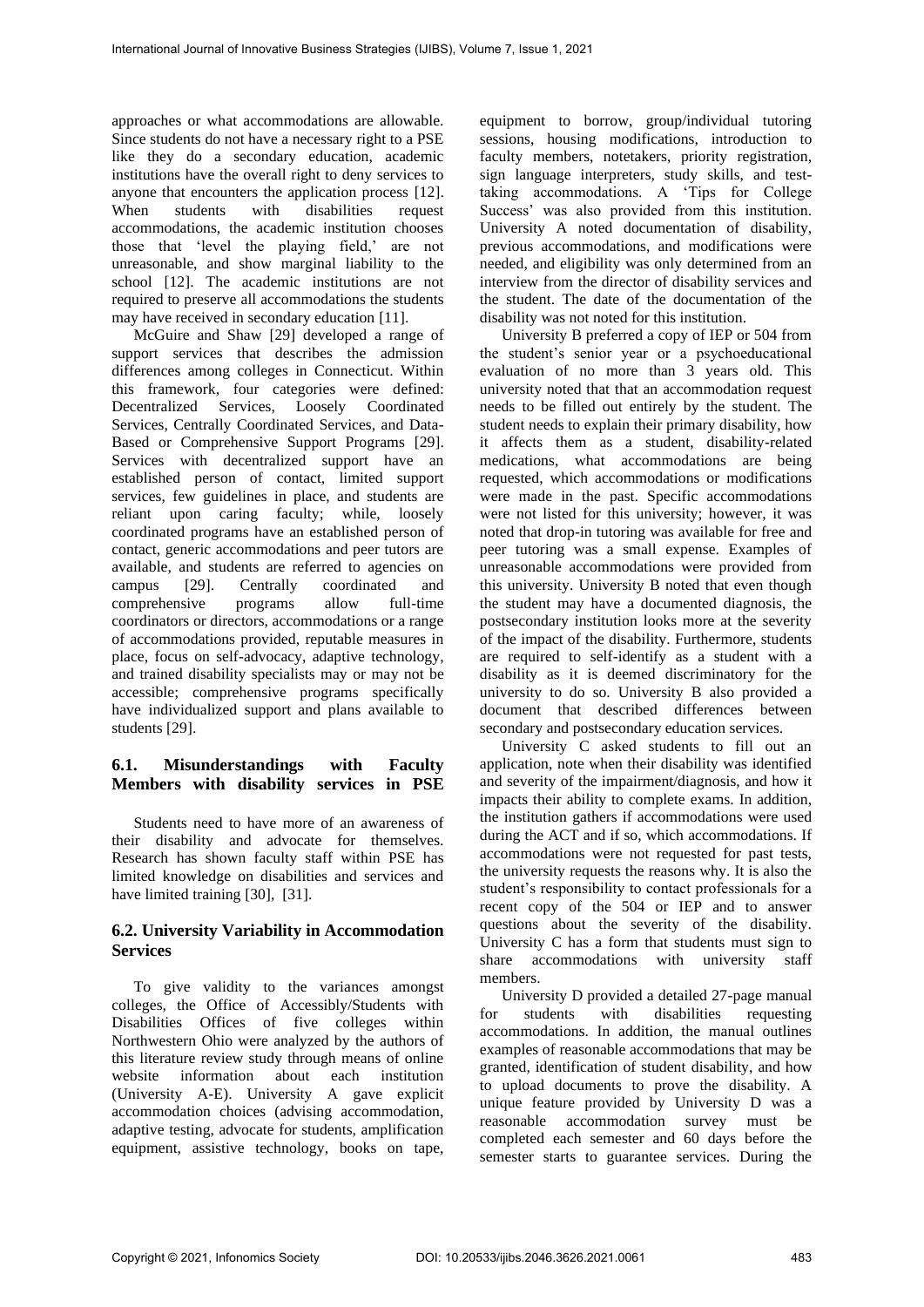survey, students were asked to describe their condition and how it substantially limits a daily life activity, previous accommodations, a letter of documentation from a medical professional and what he/she thinks accommodations should be, a copy of the 504 or IEP, and a list of reasonable accommodations the institution provides.

Finally, University E had a limited description of what students with disabilities should do to transition to their institution. They note that the students should register with the counselor early in the semester to allow time for arrangements to be made, if necessary. Documentation of the disability must also be provided. Together the student and<br>counselor will determine appropriate counselor will determine appropriate accommodations for classes.

#### **7. Conclusion**

The Universities A through E share some similarities but also some differences in admissions criteria. One similarity amongst all was that the student is the individual that contacts the institution's admissions office to describe the nature and severity of their disability. It is essential that students research exactly what is necessary to apply to institutions. Students also need practice advocating for themselves and verbalizing their disability, how it impacts them, and what accommodations they need to be successful.

#### **8. Future Implications**

Suggestions for future research include IEP and Section 504 secondary team members providing students and their families the information listed in Table 1 from Madaus and Shaw [18] that outlines the differences in responsibility between secondary schools versus PSE. These should be given as often as their procedural rights or annually. Students need to be informed about the inevitable changes with accommodations and disability when evolving to PSE.

As previously mentioned, postsecondary goals are written with a purpose in mind but may not be specific enough to be measured according to the standards set forth by IDEA [15], [2]. A study by Lightner et al. [32] found that students who received more transition planning services in secondary school were more likely to be successful in the collegiate setting, earning higher grade point averages and credit accumulation. Furthermore, adding a self-advocacy goal to every transition section on a student's IEP is justifiable for our future students. It would be beneficial for students on Section 504 plans to also have access to this practice, rehearsal, and monitoring of skills. The more that

students practice advocacy for themselves and acknowledge their disability, the easier it will be in obtaining access to accommodations in a postsecondary institution. Heyward [33] noted the following process for requesting accommodations in the PSE environment: self-disclose disability to the disability office by the student, request accommodations through the institutions process, and provide documentation of disability and previous accommodations. School staff and families need to educate the student about their disability in the beginning stages; this, in turn, will promote the students to speak about their disability and advocate for themselves [11].

According to Prince et al. [4], schools should consider adding social skills curriculums for students within their individualized programming. Within obtaining these skills, students have the capability to enhance and practice their skills with employment, postsecondary education practice, and advocating for their own educational needs. Prince et al. [4] noted that schools can practice these skills more thoroughly through vocational education, assessments to help determine potential careers, and internship opportunities. Petcu et al. [34] stated that educators need to emphasize autonomy and independence within their students.

In Ohio, students are encouraged to attend all their IEP and Section 504 meetings, especially after their  $14<sup>th</sup>$  birthday when transition planning and goals begin. Secondary schools need to set a standard of student attendance at these meetings as mandatory, not optional. Absent participation from these meetings does not set the student up for success after graduation. Furthermore, if a student knows he/she wants to pursue PSE, secondary schools may want to consider completing new evaluations during the student's senior year to set them up for success and preventing the family from having to cover the cost of an evaluation in the future. Schools could also prepare a Section 504 alongside a student's summary of performance at the end of their senior year [12]. Students also need to be aware of the transition of vocabulary when describing their disability. It is also crucial for students to be prepared to describe how their disability substantially limits a major life activity or how they may be otherwise qualified. Information, such as this, could all be presented in objectives in a selfadvocacy goal with the help of parents, intervention specialists, transition coordinators, and school psychologists. In closing, the advantage of a selfadvocacy goal for all transition-aged students on IEP's or Section 504 plans will most likely set up students for success in postsecondary endeavors.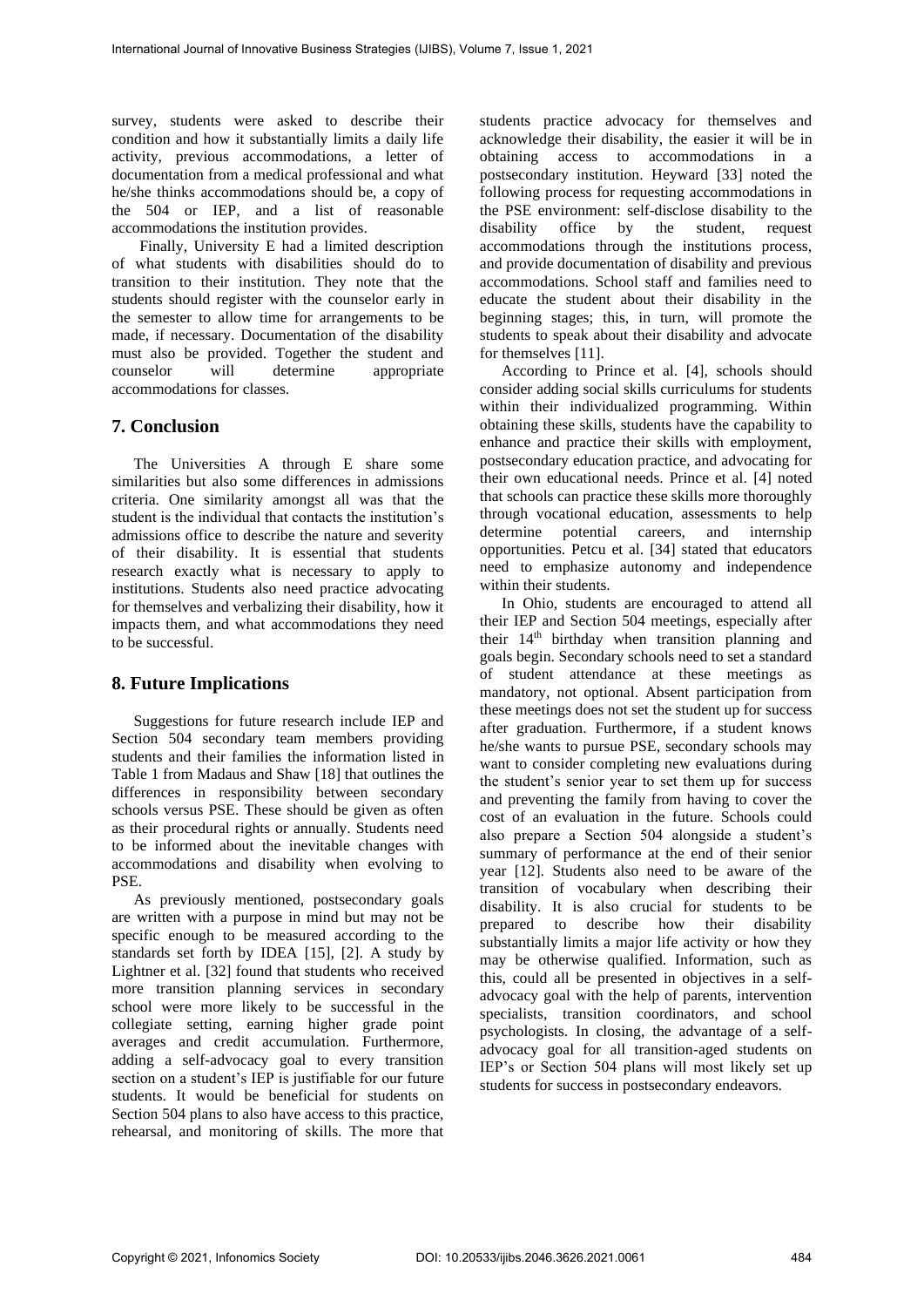| Area                       | Responsibilities under IDEA /<br>Section 504 Subpart D (Secondary | Responsibilities under Section<br>504 Subpart E and the ADAAA |
|----------------------------|-------------------------------------------------------------------|---------------------------------------------------------------|
|                            | Level)                                                            | (Postsecondary Level)                                         |
| Identification             | <b>School District</b>                                            | Student                                                       |
| Evaluation                 | <b>School District</b>                                            | <b>Student</b>                                                |
| Payment for Evaluation     | <b>School District</b>                                            | Student                                                       |
| IEP or service plan        | <b>School District</b>                                            | Not Required                                                  |
| Course Selection and       | <b>School District</b>                                            | <b>Student</b>                                                |
| Programming                |                                                                   |                                                               |
| <b>Transition Planning</b> | <b>School District</b>                                            | <b>Student</b>                                                |
| <b>Progress Monitoring</b> | <b>School District</b>                                            | Student/Institution                                           |
| Determining reasonable     | <b>School District</b>                                            | Student with Institution (upon                                |
| accommodations             |                                                                   | student eligibility)                                          |
| Monitoring effectiveness   | <b>School District</b>                                            | Student/Institution                                           |

Table 1. Outlines of responsibility between secondary schools versus PSE

Source: Adapted from Responsibilities under Subparts D and E of Section 504, by J. W. Madaus and S. F. Shaw

### **9. References**

[1] National Center on Secondary Education and Transition (2003). A national leadership summit on improving results for youth: State priorities and needs for assistance. http:/www.ncset.org/summitOS/NCSETSummi tOSfindings. Pdf (Access Date: 1 September 2021).

[2] Shaw, S. F. (2009). Transition to postsecondary education. Focus on Exceptional Children, 42(2), 1-16. https://doi. org/10.17161/fec.v42i2.6843.

[3] Shaw, S. F., Madaus, J. W., and Banerjee, M. (2009). 20 ways to enhance access to postsecondary education for students with disabilties. Intervention in School and Clinic, 44, 185-190. [https://doi.org/10.1177/1053451208326047.](https://doi.org/10.1177/1053451208326047)

[4] Prince, A. M. T., Katsiyannis, A., and Farmer, J. (2013). Postsecondary transition under IDEA 2004: A legal update. Intervention in School and Clinic, 48(5), 286- 293. https://doi.org/10.1177/1053451212472233.

[5] Americans With Disabilities Act (ADA) of 1990, Pub. L. No, 101-336, 42 U.S.C. §12101. Federal Register, 56(44), 35544-35756.

[6] Barnard-Brak, L., Schmidt, M., Wei, T., Hodges, T., and Robinson, E. (2013). Providing postsecondary transition services to youth with disabilities: Results of a pilot program. The Journal of Postsecondary Education and Disability, 26(2), 135–144.

[7] Wagner, M., Newman, L., Cameto, R., and Levine, P. (2005). Changes overtime in the early postschool Outcomes of youth with disabilities. A report of findings from the National Longitudinal Transition Study (NLTS) and the National Longitudinal Transition Study-2 (NLTS2). Menlo Park, CA: SRI International.

[8] National Center for Education Statistics (2015). Fast facts: Students with disabilities. https://nces.ed.gov/fastfac ts/display.asp?id=60 (Access Date: 11 August 2021).

[9] Erickson, W., Lee, C., and von Schrader, S. (2012). 2011 Disability status report: United States. Ithaca, NY: Cornell University Employment and Disability Institute (EDI).

[10] National Council on Disability. (2011). National Disability policy: A progress report. http://www.ncd.go/ progress reports/Oct312011.

[11] Madaus, J. W. (2007). Navigating the college transition maze: A guide for students with learning disabilities. Teaching Exceptional Children, 37(3), 32-37.

[12] Kelepouris, C. (2014). Transitioning Students with disabilities into higher education. Brigham Young University Education and Law Journal, 1051(1), 27–39.

[13] Gillis, L. L. (2006). Effective transition services for students with disabilities: Examining the roles of building principals and school counselors. Journal of School Counseling, 4(25). http://www.jsc.montana.edu/articles/v4 n25.pdf.

[14] Summers, J. A., White, G. W., Zhang, E., Gordon, J. M. (2014). Providing support to postsecondary students with disabilities to request accommodations: A framework for intervention. Journal of Postsecondary Education and Disability, 27(3), 245-260.

[15] Individuals with Disabilities Education Act (IDEA), PL. 94-142 as amended, 20 U.S.C. § 1400 et seq. (2004).

[16] Shaw, S. F., Keenan, W. R., Madaus, J. W., and Banerjee, M. (2010). Disability documentation, the Americans with Disabilities Act Amendments Act and the summary of performance: How are they linked? Journal of Postsecondary Education and Disability, 22, 142-150.

[17] McGuire, J. M. (2010). Considerations for the transition to college. In S. F. Shaw, J. W. Madaus, and L. L. Dukes, Preparing students with disabilities for college